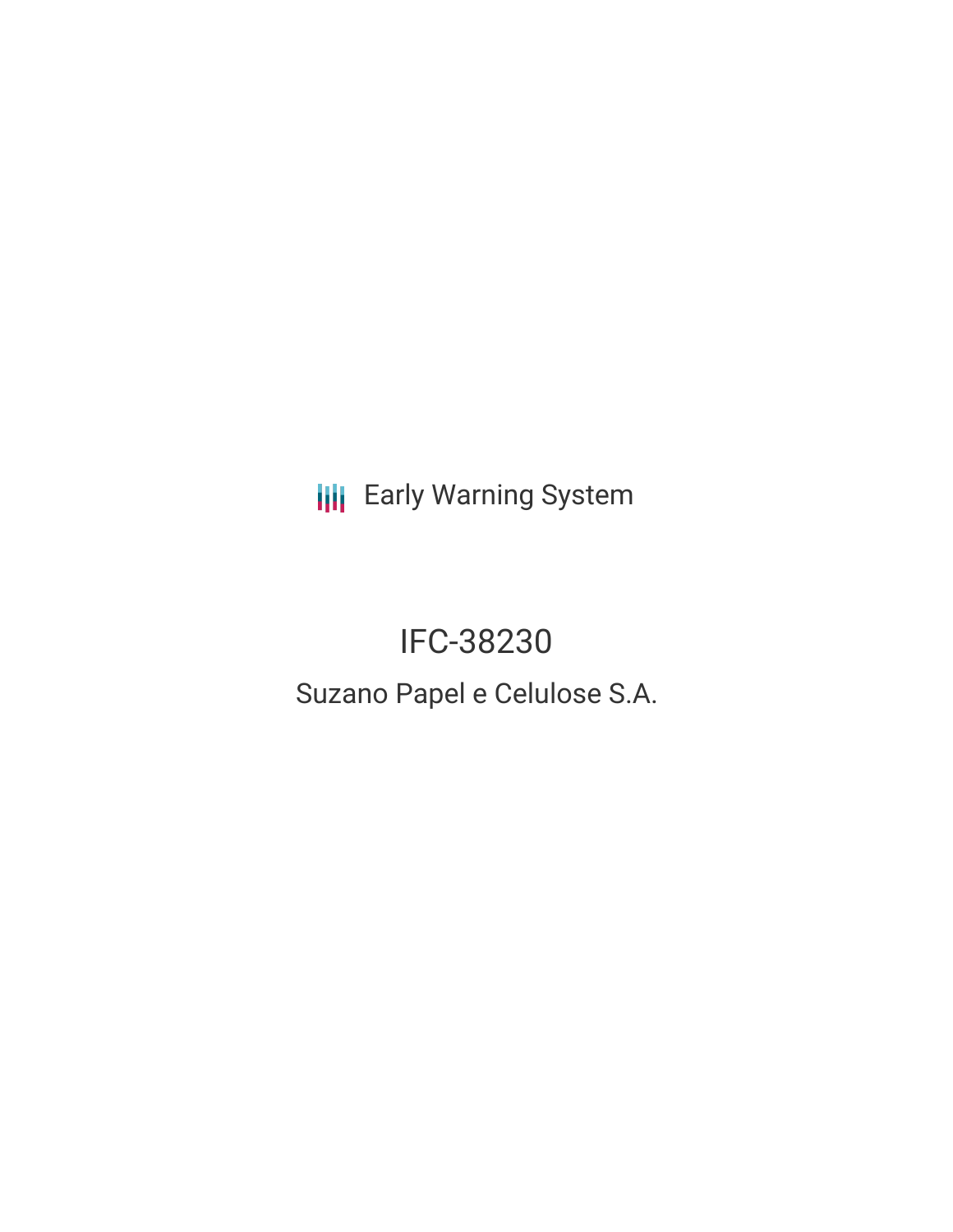

## **Quick Facts**

| <b>Countries</b>               | Brazil                                       |
|--------------------------------|----------------------------------------------|
| <b>Financial Institutions</b>  | International Finance Corporation (IFC)      |
| <b>Status</b>                  | Proposed                                     |
| <b>Bank Risk Rating</b>        | A                                            |
| <b>Borrower</b>                | Companhia Suzano de Papel e Celulose         |
| <b>Sectors</b>                 | Agriculture and Forestry, Industry and Trade |
| <b>Investment Type(s)</b>      | Loan                                         |
| <b>Investment Amount (USD)</b> | \$350.00 million                             |
|                                |                                              |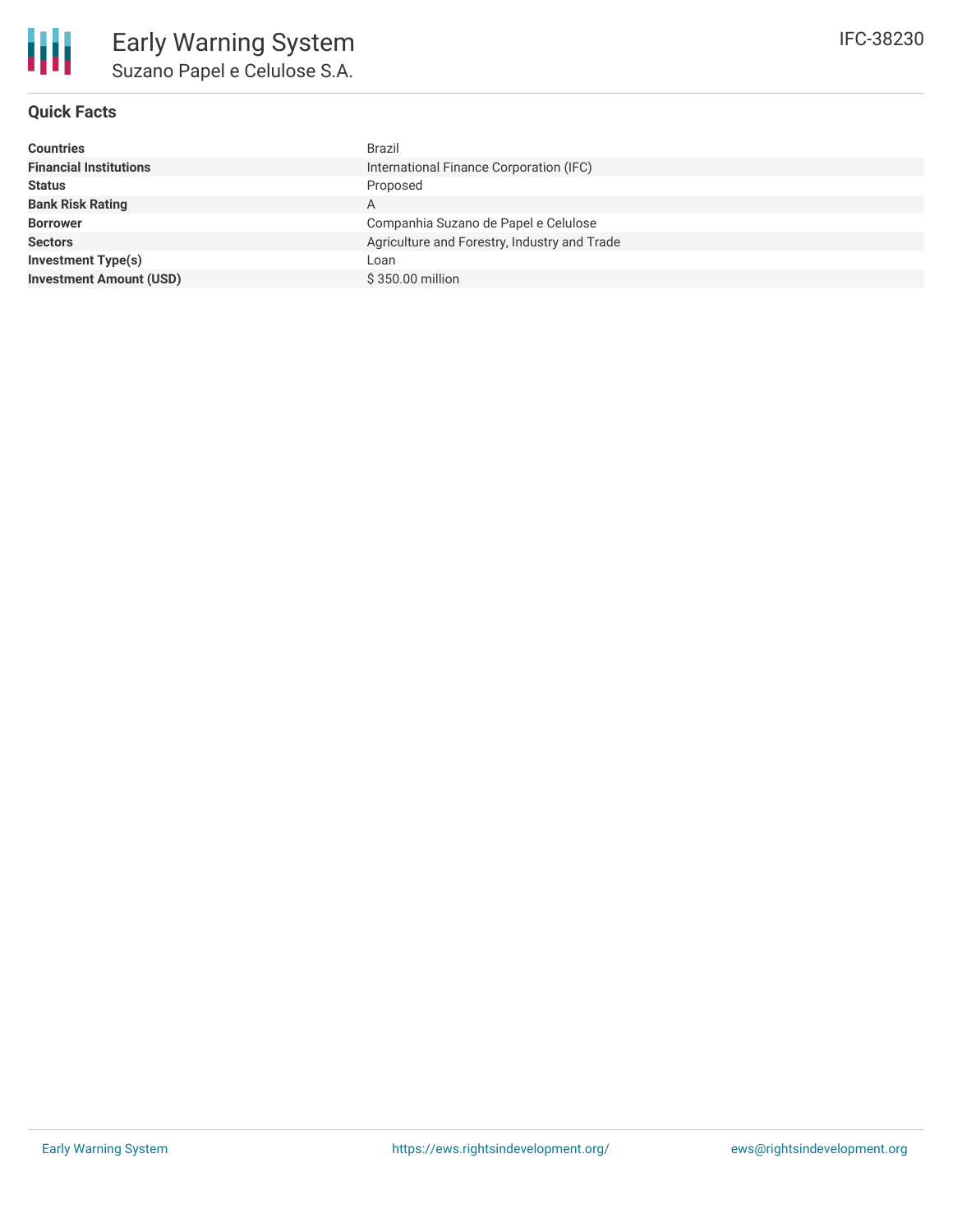

#### **Project Description**

IFC is considering a Loan of approximately US\$350 million to Suzano Papel e Celulose S.A. (Suzano, or the company), which is a globally leading, integrated eucalyptus pulp and paper producer. Suzano is in a period of operational consolidation after commissioning two pulp lines in the last 4 years. The majority of its capital expenditures are dedicated to increase and replant its planted forest base and to maintain and "debottleneck" or optimize its installed pulp production capacity to achieve higher production levels while reducing raw material consumption per unit of output. IFC is supporting this effort through a project focusing on investments through the end of 2018 that include: (i) about US\$26 million to support "Project 5.1" in optimizing installed pulp production capacity at the Imperatriz mill, (ii), about US\$26 million to increase the company's planted forest base and increase productivity of its planted forest, including through extension services with out-growers, (iii) about US\$105 million to maintain the company's industrial assets, and (iv) about US\$193 million to renew the company's planted forest base (together the project). About one-third of the proposed IFC loan will be for the account of IFC and about two-thirds will be funded by commercial banks.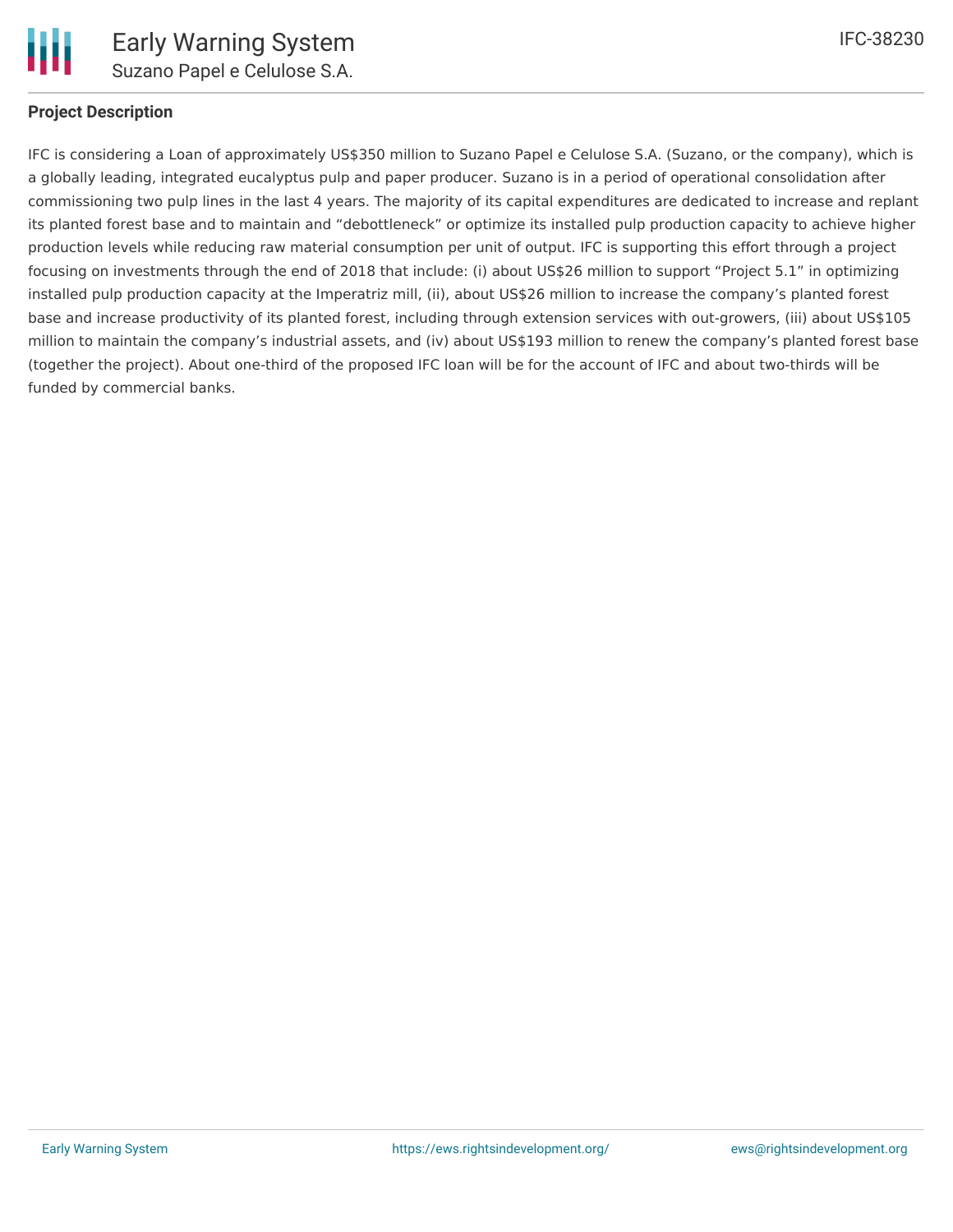### **Investment Description**

• International Finance Corporation (IFC)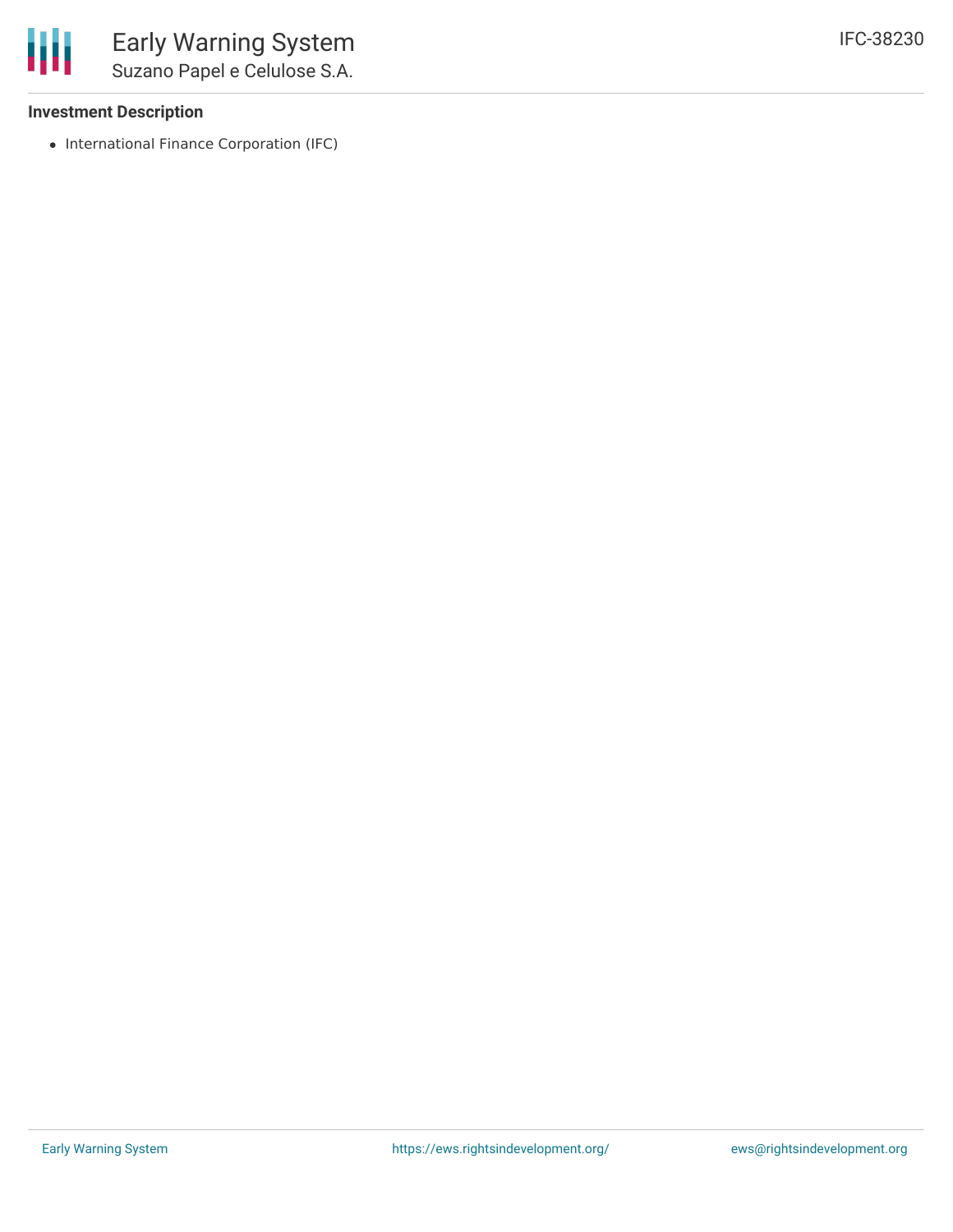

**Private Actor 1**

# Early Warning System Suz

| zano Papel e Celulose S.A. |                      |                 |                        |                      |                      |
|----------------------------|----------------------|-----------------|------------------------|----------------------|----------------------|
| <b>Private Actor</b>       | <b>Private Actor</b> |                 |                        | <b>Private Actor</b> | <b>Private Actor</b> |
| Role                       | 1 Sector             | <b>Relation</b> | <b>Private Actor 2</b> | 2 Role               | 2 Sector             |

Suzano Papel e Celulose client